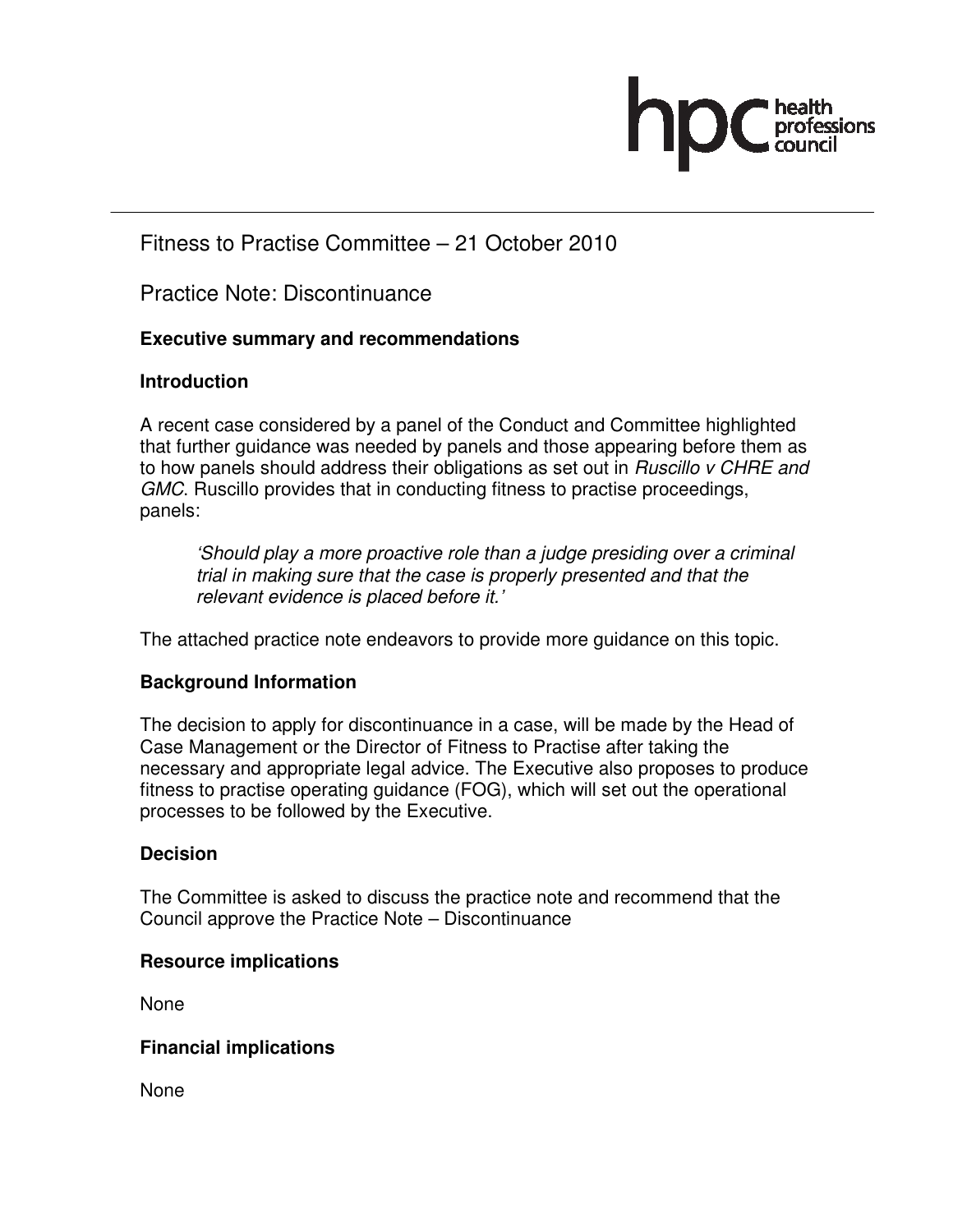## **Appendices**

Practice Note – Discontinuance

## **Date of paper**

4 October 2010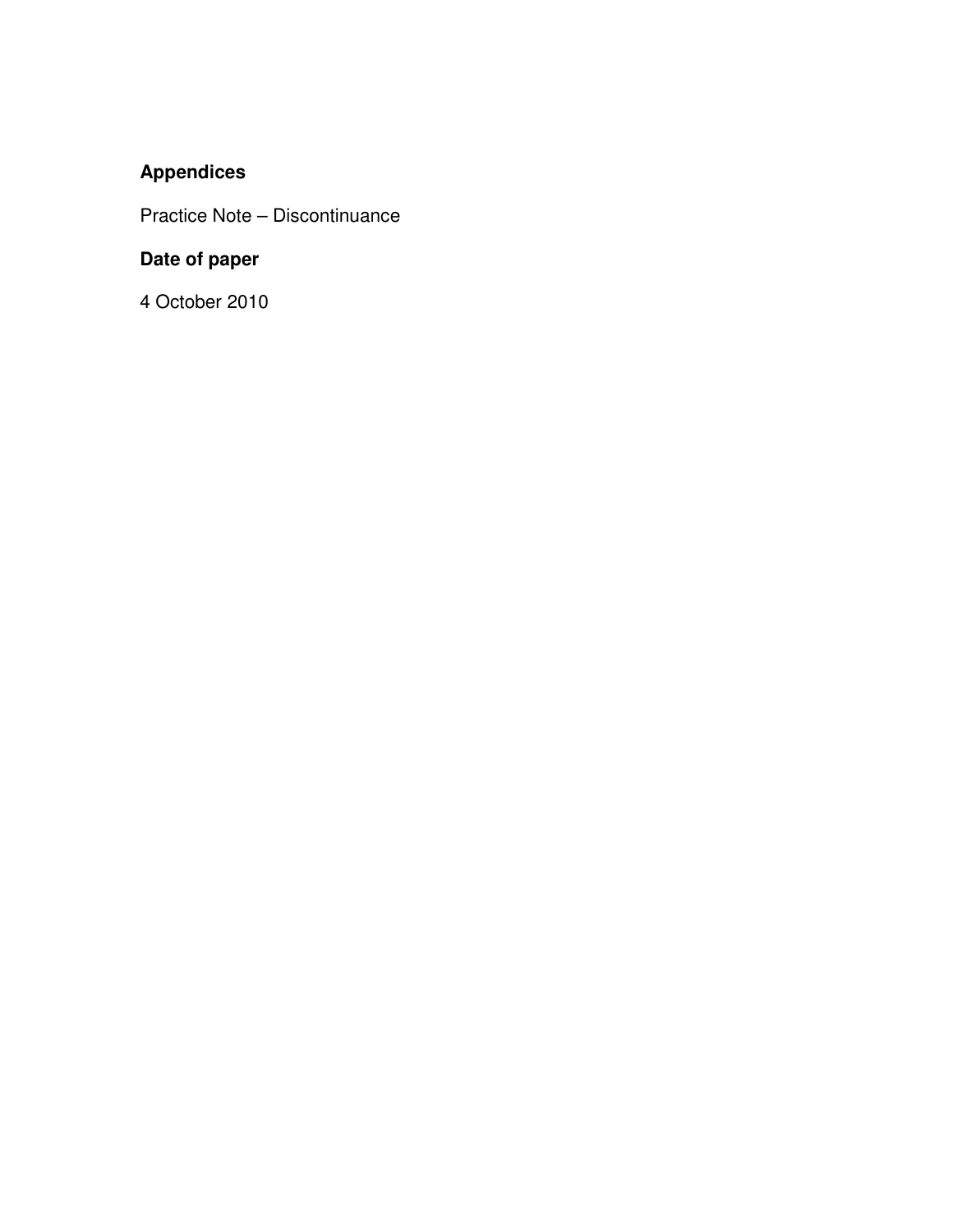

# **PRACTICE NOTE**

## **Discontinuance of Proceedings**

This Practice Note has been issued by the Council for the guidance of Practice Committee Panels and to assist those appearing before them.

### **Introduction**

Occasionally, after the Investigating Committee has determined that there is a 'case to answer' in respect of an allegation, objective appraisal of the detailed evidence which has been gathered since that decision was made may reveal that it is insufficient to sustain a realistic prospect of proving the whole or part of the allegation.

As a public authority, HPC should not act in a partisan manner and seek to pursue an allegation which has no realistic prospect of success. Where such a situation arises, the HPC should discontinue the proceedings.

## **Discontinuance**

Once a case has been referred to a Panel of the Conduct and Competence Committee or Health Committee, if it is intended to discontinue those proceedings in whole or part, then the appropriate method of doing so is to seek the leave of the Panel to that discontinuance.

A Panel cannot simply agree to discontinuance without due inquiry, as it needs to be satisfied that the decision does not represent 'under-prosecution' on the part of the HPC. As the Court of Appeal made clear in Ruscillo  $v$  CHRE and GMC<sup>1</sup>, Panels conducting fitness to practise proceedings:

 "should play a more proactive role than a judge presiding over a criminal trial in making sure that the case is properly presented and that the relevant evidence is placed before it."

In order to be satisfied that discontinuance is appropriate, a Panel does not need to undertake a detailed inquiry and must take care not to stray too far in considering the evidence, particularly if only part of the allegation is being discontinued. The Panel's task is to ensure that the HPC has proper grounds for discounting proceedings and has provided an objectively justified explanation for doing so.

 $\overline{a}$ 

<sup>1</sup> [2004] EWCA Civ 1356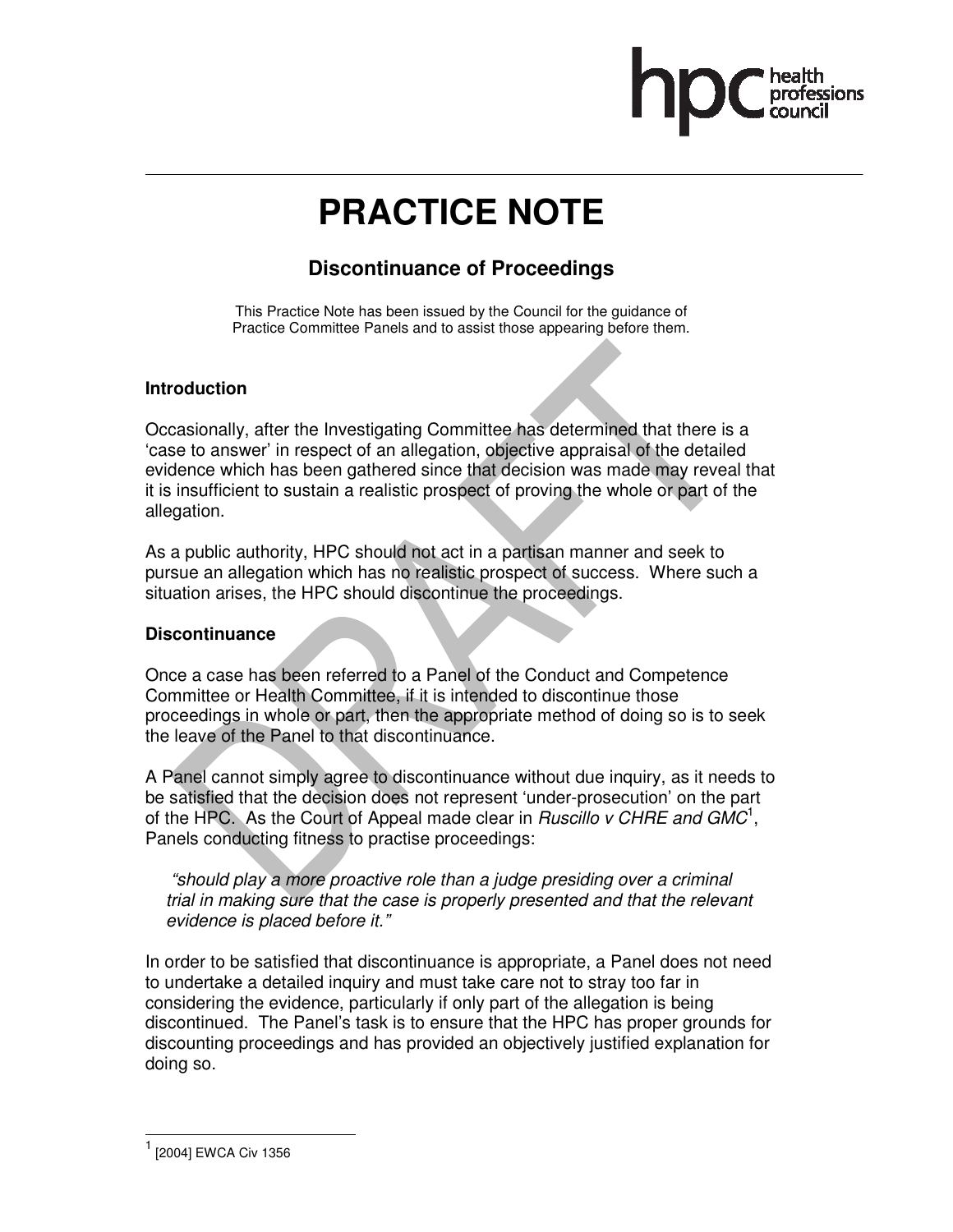To a large extent, the nature and scope of the Panel's inquiry will depend upon the explanation which has been provided by the HPC for the discontinuance. In this regard, HPC Presenting Officers are expected to assist Panels by providing a clear and evidentially robust explanation of why the decision not to proceed has been taken and why it is justified.

Presenting Officers are reminded that, in considering the prospects of proving an allegation, the HPC is not required to establish that the allegation is capable of proof to the standard required by the Panel (the balance of probabilities) but must act fairly and justly. Consequently, the Panel will need to be satisfied that the decision not to proceed has been reached either because the HPC has no realistic prospect of proving the allegation or because there is some other overriding public interest (for example, that a crucial witness or the registrant is seriously ill) which justifies discontinuance.

#### **Further proceedings**

In determining an application for discontinuance, Panels should consider whether the more appropriate decision, as a matter of fairness to the registrant concerned, is to record a formal finding that the allegation is not well founded.

Similarly, as a public authority the HPC should not make repeated attempts to pursue the same allegation against a registrant. Although fitness to practise proceedings are not subject to a strict 'double jeopardy' rule prohibiting an allegation from being pursued more than once, a decision to discontinue fitness to practise proceedings is one which a registrant should be entitled to regard as final unless the contrary has been made clear to the registrant.

If the the decision has been taken on the basis of insufficient evidence and there is the prospect that further proceedings may take place if new and significant evidence comes to light or circumstances arise that require action to be taken in order to protect the public, this should be specifically addressed in the Notice of Discontinuance. A template for such a notice appears in the Annex to this Practice Note.